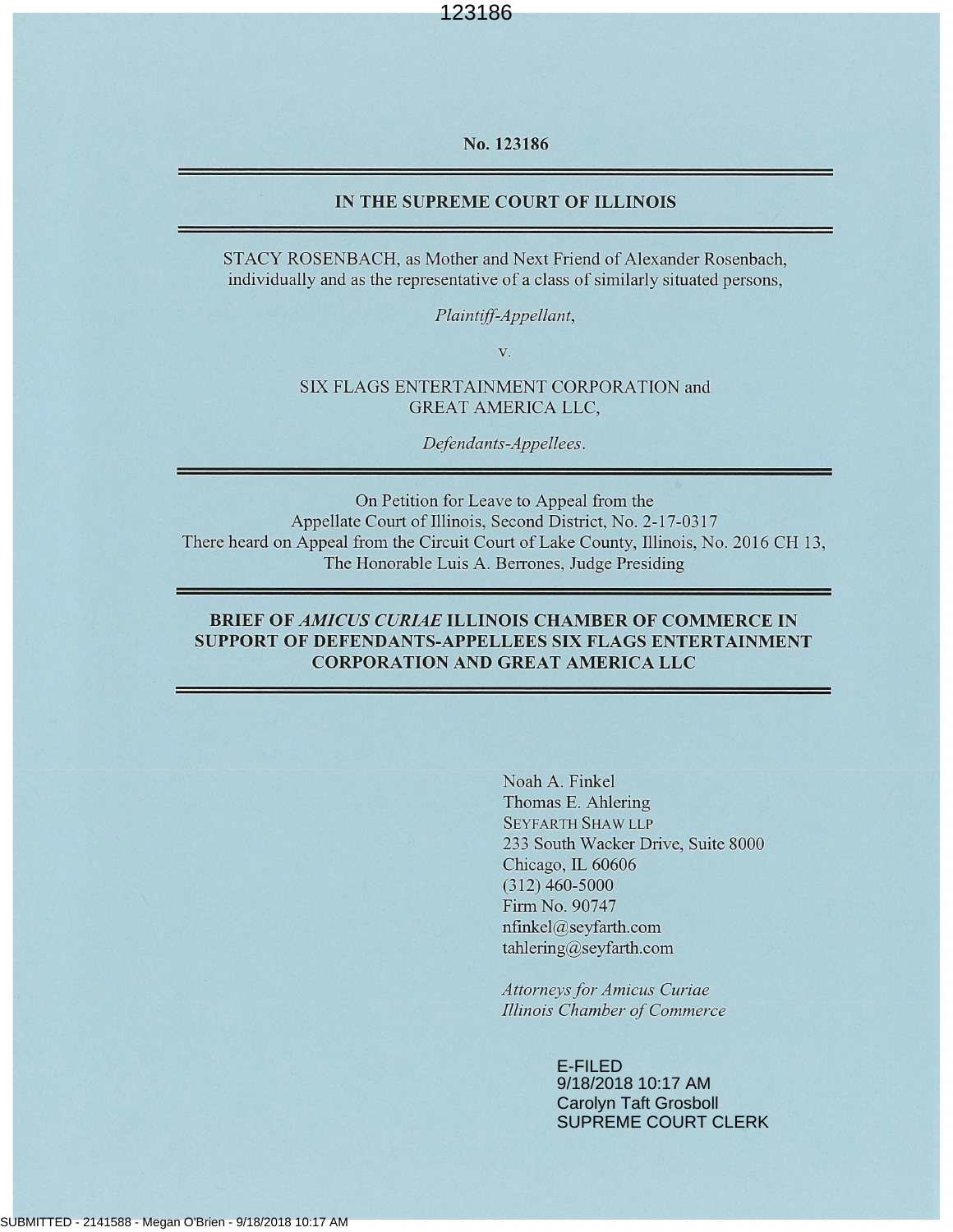# **POINTS AND AUTHORITIES**

| Page                                                                                                                                                                          |  |
|-------------------------------------------------------------------------------------------------------------------------------------------------------------------------------|--|
|                                                                                                                                                                               |  |
| Illinois Biometric Information Privacy Act ("BIPA"),                                                                                                                          |  |
|                                                                                                                                                                               |  |
|                                                                                                                                                                               |  |
| $\mathbf{I}$ .<br>BIPA WAS ENACTED TO SAFEGUARD THE IMPROPER<br>DISCLOSURE AND SALE OF CONSUMERS' BIOMETRIC DATA -<br>NOT TO IMPOSE STRICT LIABILITY ON ILLINOIS BUSINESSES 2 |  |
|                                                                                                                                                                               |  |
|                                                                                                                                                                               |  |
| Vigil v. Take-Two Interactive Software, Inc.,<br>235 F. Supp. 3d 499 (S.D.N.Y. 2017), vacated in part on other                                                                |  |
|                                                                                                                                                                               |  |
|                                                                                                                                                                               |  |
| THE APPELLATE COURT CORRECTLY HELD THAT A PLAINTIFF<br>II.<br>MUST ALLEGE "ACTUAL HARM" TO STATE A CLAIM 4                                                                    |  |
|                                                                                                                                                                               |  |
|                                                                                                                                                                               |  |
| . 4                                                                                                                                                                           |  |
| REVERSAL OF THE APPELLATE COURT'S DECISION WILL OPEN<br>I.<br>THE FLOODGATES FOR FUTURE LITIGATION AT THE EXPENSE                                                             |  |
|                                                                                                                                                                               |  |
| Doporcyk v. Roundy's Supermarkets, Inc.,                                                                                                                                      |  |
|                                                                                                                                                                               |  |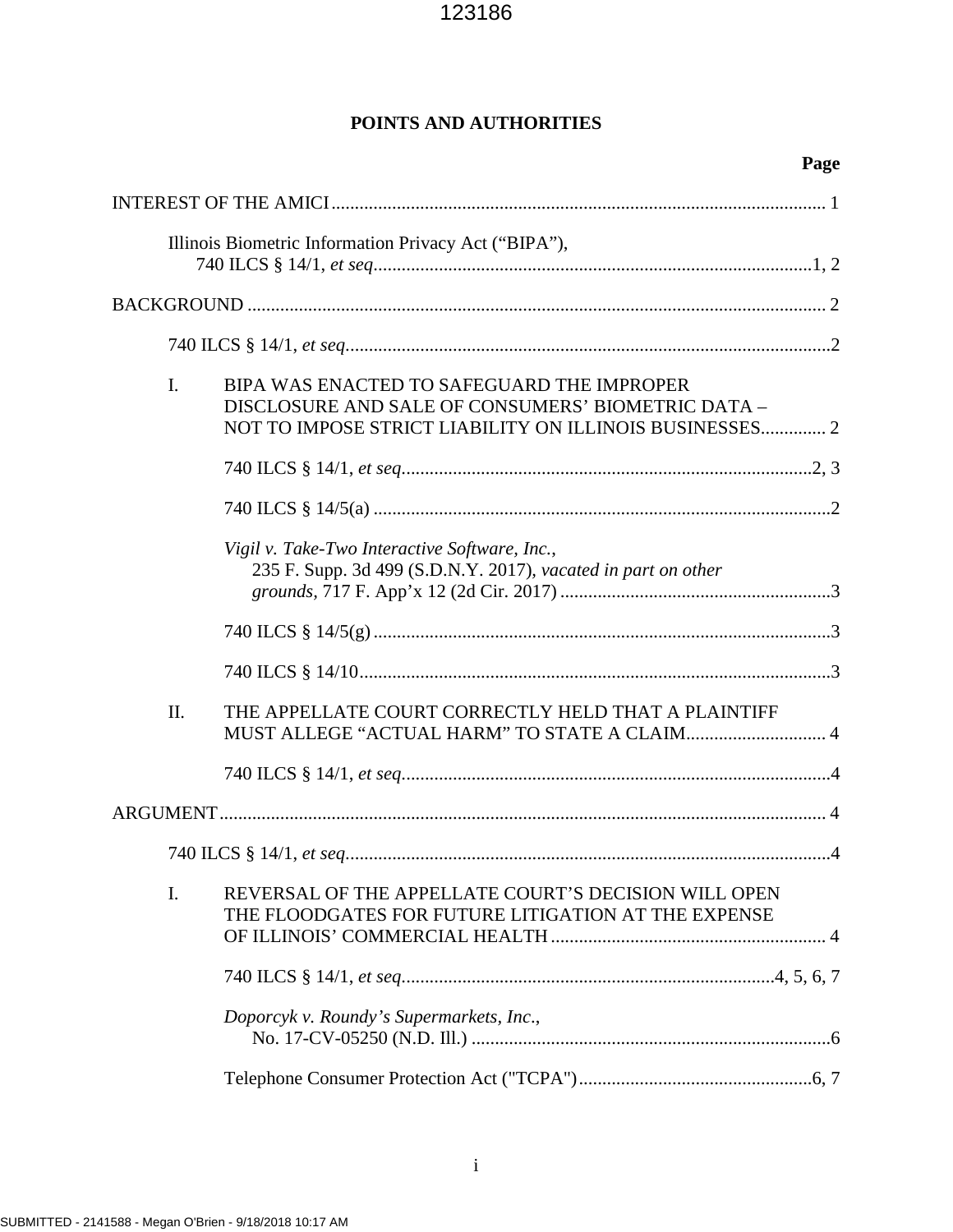|     | Alea London Ltd. v. Am. Home Servs., Inc.,          |
|-----|-----------------------------------------------------|
|     |                                                     |
|     | Bridgeview Health Care Ctr., Ltd. v. Jerryclark,    |
|     |                                                     |
|     | Bridgeview Health Care Center, Ltd. v. Jerry Clark, |
|     |                                                     |
|     |                                                     |
| II. | REVERSAL OF THE APPELLATE COURT'S DECISION WILL     |
|     | IMPOSE A TREMENDOUS ECONOMIC BURDEN ON ILLINOIS     |
|     |                                                     |
|     |                                                     |
|     |                                                     |
|     |                                                     |
|     |                                                     |
|     |                                                     |
|     |                                                     |
|     |                                                     |
|     | Bell Atl. Corp. v. Twombly,                         |
|     |                                                     |
|     |                                                     |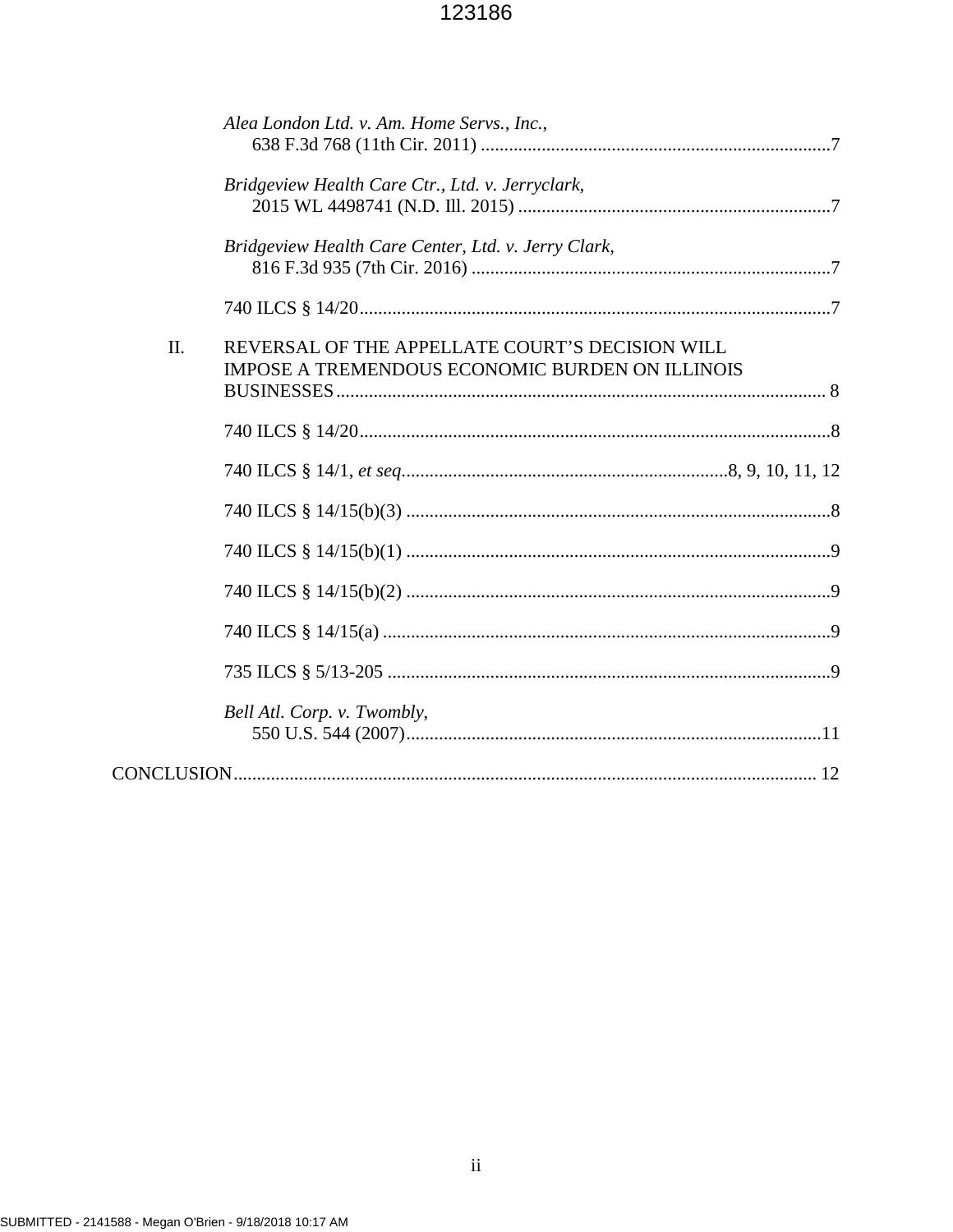#### **INTEREST OF THE** *AMICI*

The Illinois Chamber of Commerce (the "Chamber") is an association that zealously advocates on behalf of Illinois businesses to achieve a competitive business environment that will enhance job creation, job retention, and sustained economic growth. The Chamber is often referred to as the unifying voice of the business community in Illinois. The association consists of manufacturers, railroads, insurers, retailer and banks, in addition to a host of other industrial and commercial concerns. Just as the Chamber provides its members with benefits, these businesses, in turn, provide the State of Illinois with jobs, income, profits, and taxes that allow the State of Illinois and its residents to flourish.

The interest of the Chamber in this case is substantial. The answers to the questions raised in this appeal will have a direct and significant impact on the wellbeing of the Chamber's members, some of whom have been the target of approximately 110 recently-filed cookie cutter complaints seeking to impose catastrophic damages on Illinois businesses for alleged technical violations of the Illinois Biometric Information Privacy Act ("BIPA"), 740 ILCS § 14/1, *et seq*. – despite the complete absence of any actual harm to individuals. If the Court accepts Appellant's interpretation of the statute as imposing strict-liability on Illinois businesses for technical violations of BIPA (*i.e*. that any individual is allowed to sue despite a complete lack of harm), the result would be devastating to Illinois businesses – some of whom are small, local businesses, not-forprofit organizations, and hospitals – and most of whom are *not* national Fortune 500 companies.

Specifically, such a holding would mandate the absurd result of providing a windfall to individuals who voluntarily provided their biometric data and did not suffer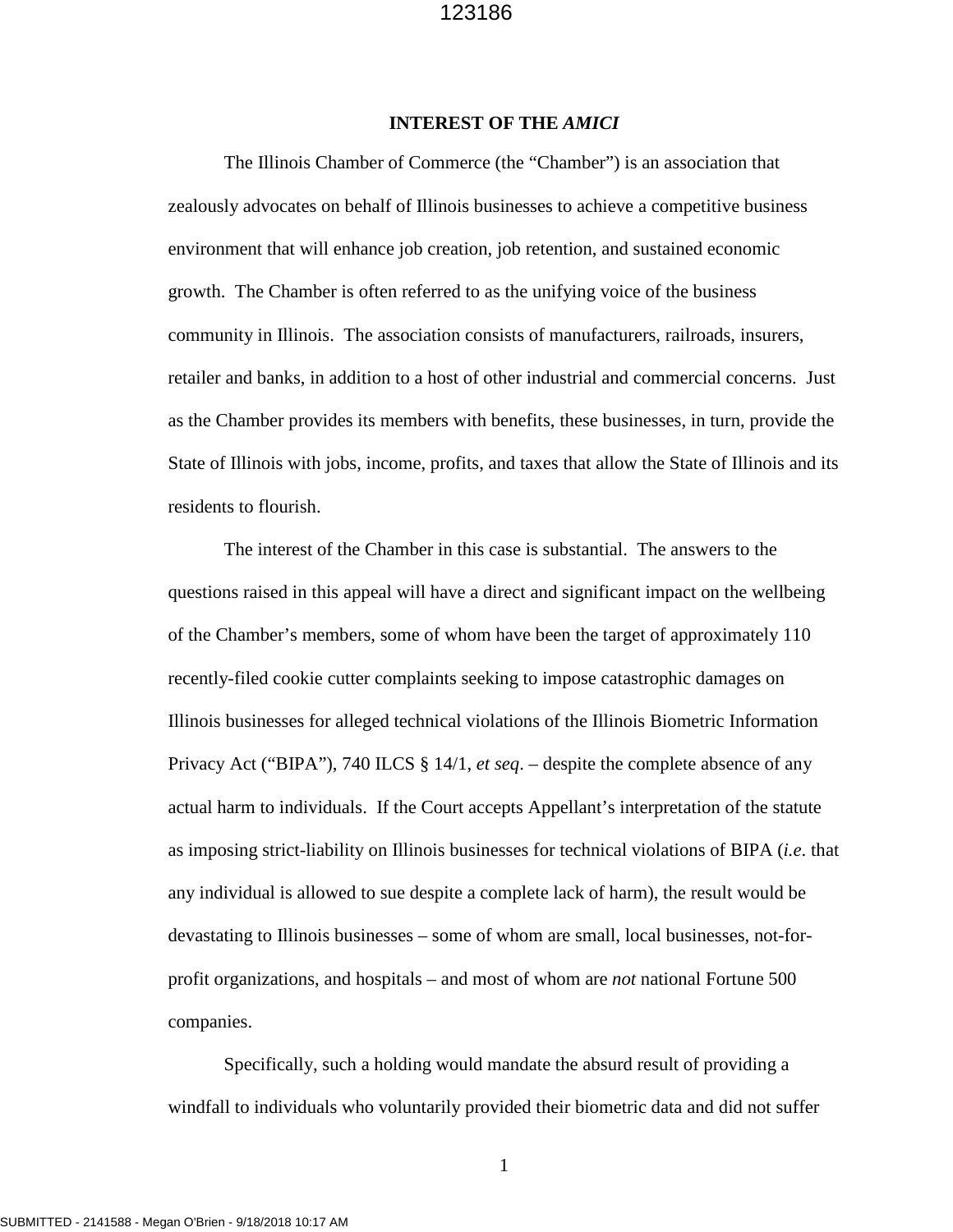any cognizable injury or harm as a result (such an individual's data being misappropriated, misused, or compromised by a data breach or identity theft), while simultaneously driving Illinois businesses either out of Illinois or into bankruptcy.

The limitation imposed by the Appellate Court (*i.e.* that an individual "must allege some actual harm" in order to maintain a cause of action under BIPA) is necessary to ensure an efficient and robust Illinois economy and protect Illinois businesses from exposure to crippling damages. The purpose of BIPA can be fulfilled without imposing such significant economic burden on Illinois businesses nor does the Appellate Court's holding prohibit an individual from maintaining a cause of action when an individual is actually "aggrieved." The Appellate Court's decision strikes the proper balance between fulfilling the purpose of BIPA while simultaneously protecting the Illinois businesses community.

Accordingly, the Chamber respectfully submits this brief so that the Court may better understand the significant impact that a ruling interpreting BIPA as a strict-liability statute would have on the Illinois business community, and why it is important that the Court affirmatively determine that "aggrieved" for purposes of BIPA means something *more* than a violation of BIPA's technical notice and consent requirements.

#### **BACKGROUND**

### **I. BIPA WAS ENACTED TO SAFEGUARD THE IMPROPER DISCLOSURE AND SALE OF CONSUMERS' BIOMETRIC DATA – NOT TO IMPOSE STRICT LIABILITY ON ILLINOIS BUSINESSES**

BIPA was enacted in 2008 to address the growing use of biometric data "in the business and security screening sectors [that] appears to promise streamlined financial transactions and security screenings." 740 ILCS 14/5(a). The statute observes that consumers had grown "weary of the use of biometrics when such information is tied to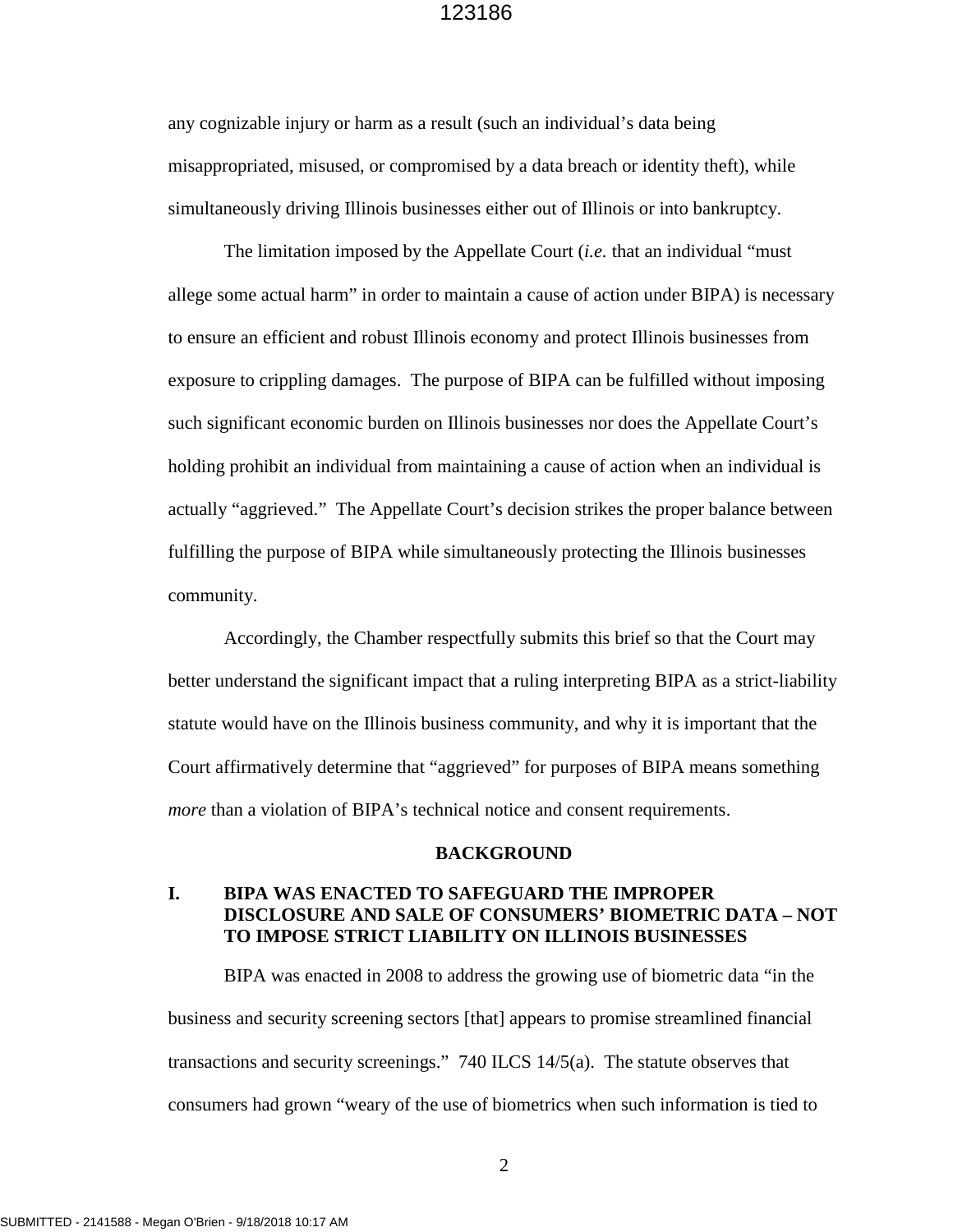finances and other personal information," and were thus "deterred from partaking in biometric identifier-facilitated transactions." *Id*. at 14/5(d)-(e). Regardless, BIPA "represents the Illinois legislature's judgment that the collection and storage of biometrics to facilitate financial transactions is not in-of-itself undesirable or impermissible." *Vigil v. Take-Two Interactive Software, Inc.,* 235 F. Supp. 3d 499, 520 (S.D.N.Y. 2017)*, vacated in part on other grounds,* 717 F. App'x 12 (2d Cir. 2017)*.*  Rather, "the purpose of the BIPA is to ensure that, when an individual engages in a biometric-facilitated transaction, the private entity protects the individual's biometric data, and does not use that data for an improper purpose, especially a purpose not contemplated by the underlying transaction." *Id.* (citing 740 ILCS 14/5(a–g)).

BIPA regulates the "collection, use, safeguarding, handling, storage, retention, and destruction of biometric identifiers and information." 740 ILCS  $14/5(g)$ . BIPA defines a "biometric identifier" to include "a retina or iris scan, fingerprint, voiceprint, or scan of hand or face geometry." 740 ILCS 14/10. Similarly, "[b]iometric information," in turn, is broadly defined to include "any information, regardless of how it is captured, converted, stored, or shared, based on an individual's biometric identifier used to identify an individual," but excludes "information derived from items or procedures excluded under the definition of biometric identifiers." *Id*.

BIPA also creates a limited right of action for "person[s] aggrieved by a violation" of its terms. *Id*. at 14/20. A "person aggrieved" by a negligent violation of BIPA may recover "liquidated damages of \$1,000 or actual damages, whichever is greater." *Id*. A "person aggrieved" by an intentional or reckless violation of BIPA may recover "liquidated damages of \$5,000 or actual damages, whichever is greater." *Id*.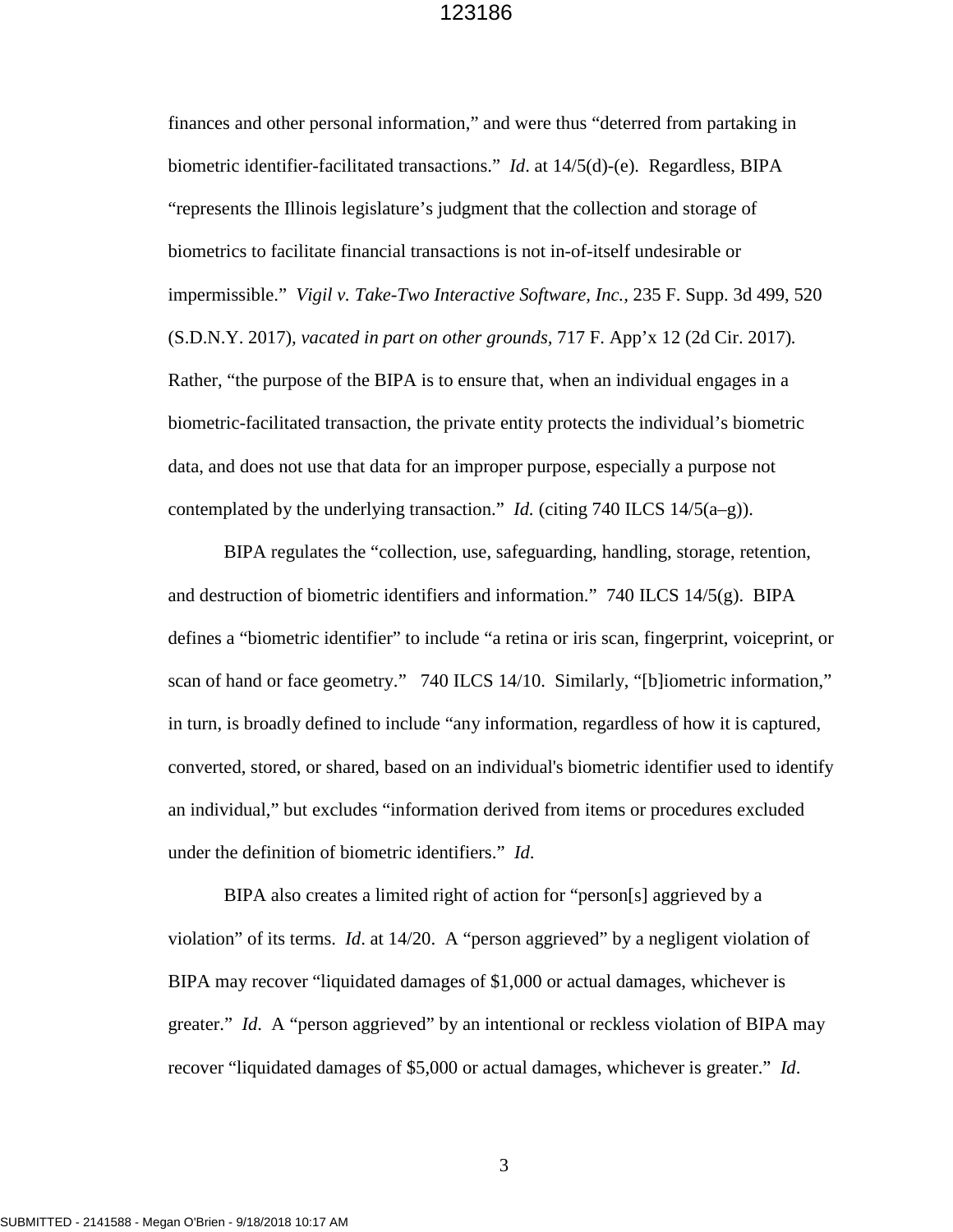### **II. THE APPELLATE COURT CORRECTLY HELD THAT A PLAINTIFF MUST ALLEGE "ACTUAL HARM" TO STATE A CLAIM**

On December 21, 2017, the Illinois Appellate Court for the Second District held that a plaintiff "must allege some actual harm" to state a claim under BIPA and for *any* of [BIPA's] remedies to come into play," a plaintiff must allege some "injury or adverse effect." *Rosenbach*, 2017 IL App (2d) 170317, ¶¶1, 28. Eliminating all doubt about the issue, the Appellate Court held that "[i]f a person alleges only a technical violation of the Act without alleging any injury or adverse effect, then he or she is not aggrieved and may not recover under any of the provisions of [BIPA]." *Id*. at ¶23. As detailed below, if the Appellate Court's decision is reversed, the impact on the Chamber's members, as well as all entities doing business in Illinois, will be immense.

#### **ARGUMENT**

This brief stresses the real-world consequences of a finding that BIPA does not require any actual injury or harm to render an individual "aggrieved."

# **I. REVERSAL OF THE APPELLATE COURT'S DECISION WILL OPEN THE FLOODGATES FOR FUTURE LITIGATION AT THE EXPENSE OF ILLINOIS' COMMERCIAL HEALTH**

Since 2015, approximately 110 BIPA class actions have been filed against Illinois businesses.<sup>1</sup> These class actions have been filed primarily by the same handful of law firms in pursuit of settlements which would allow them to obtain approximately 33% of the total value of the settlement fund in attorneys' fees.<sup>2</sup> Typically, complaints in BIPA class actions are copied and pasted from previously-filed complaints and include verbatim allegations against a new target. Notably, however, the complaints are also

<sup>&</sup>lt;sup>1</sup> This figure is based on the Chamber's independent review of court records and filings. <sup>2</sup> *See* Newberg on Class Actions § 15:73 (5th ed.) (noting that "many courts have stated that. . . . fee awards in class actions average around one-third of the recovery.").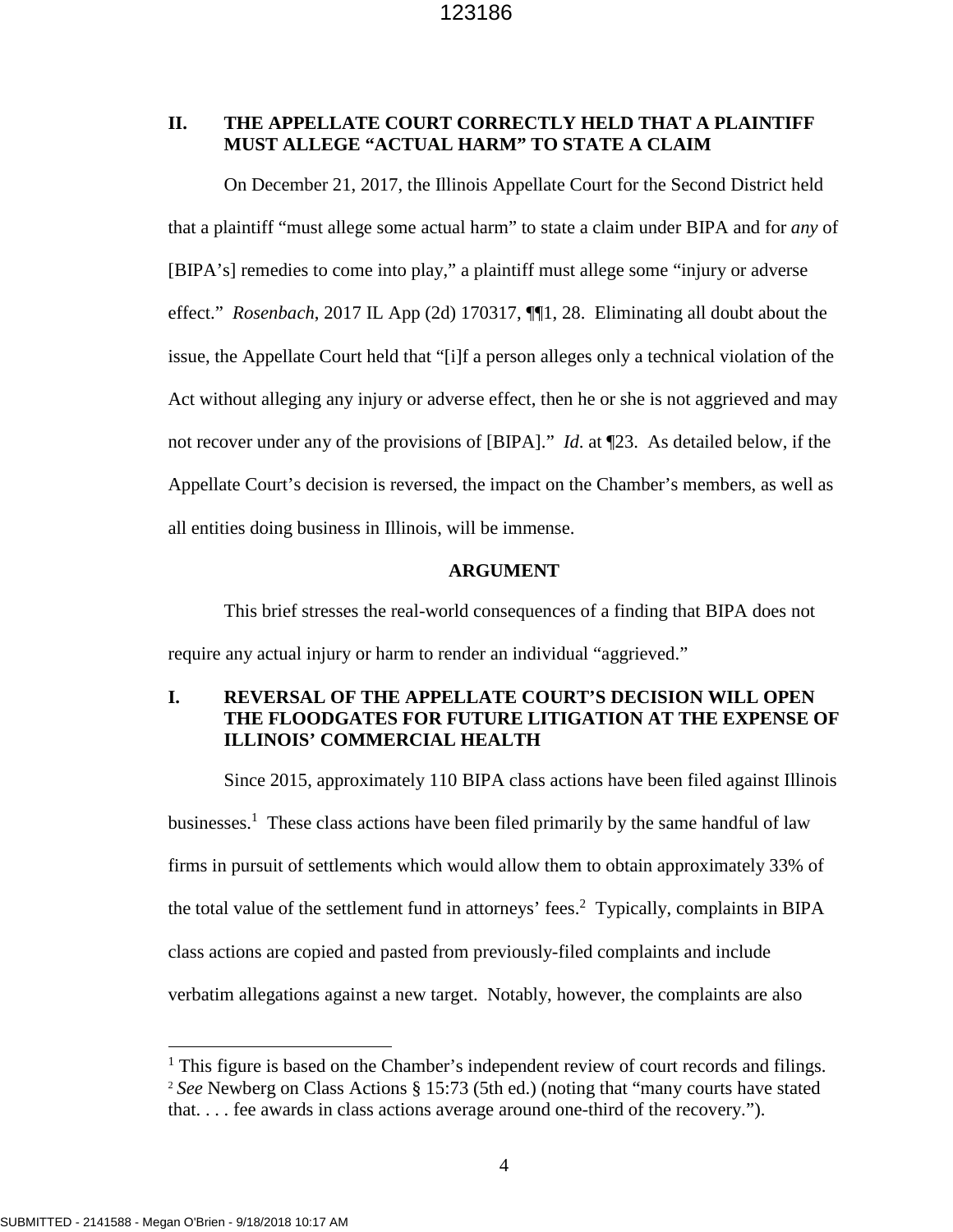almost entirely void of any allegation of an individual's data has been misappropriated, misused, or compromised by a data breach, identity theft, or any other indicia of actual injury or threat of harm.

The Illinois businesses who have become targets of these lawsuits span multiple industries, and cases have been brought against companies varying in size, such as Illinois-based day care centers (Crème de la Crème), condominium associations (Imperial Tower Condo Association), hospitals (*i.e*. Northwestern Lake Forest Hospital, Saint Anthony Hospital, Silver Cross Hospital and Medical Centers, NorthShore Health System, and Presence Health Network), car dealerships (Mid City Nissan Inc.), liquor stores (Binny's Beverage Depot), grocery stores (Niles Grand, LLC), tanning salons (Schaumburg Tan, Inc.), senior living centers (Sunrise Senior Living Management, Inc.), emergency medical services providers (Superior Air-Ground Ambulance Service, Inc.), janitorial services companies (Millard Group LLC), auto repair companies (ABRA Auto Body & Glass) and restaurant and food service companies (Kronos Foods and Sweetgreen).

Many of the aforementioned smaller Illinois businesses targeted by BIPA class actions find themselves staring down the barrel of expensive, costly, and resource draining class action lawsuits for the first time – the outcome of which has the potential to put them out of business altogether. (*See infra* § II).

The technology at issue in BIPA class actions is often utilized by companies to keep more accurate timekeeping records than traditional time clocks and to prevent "buddy punching" (*i.e.* the process by which an employee will punch in for a coworker before they arrive for work, or alternatively, punch them out after a coworker leaves).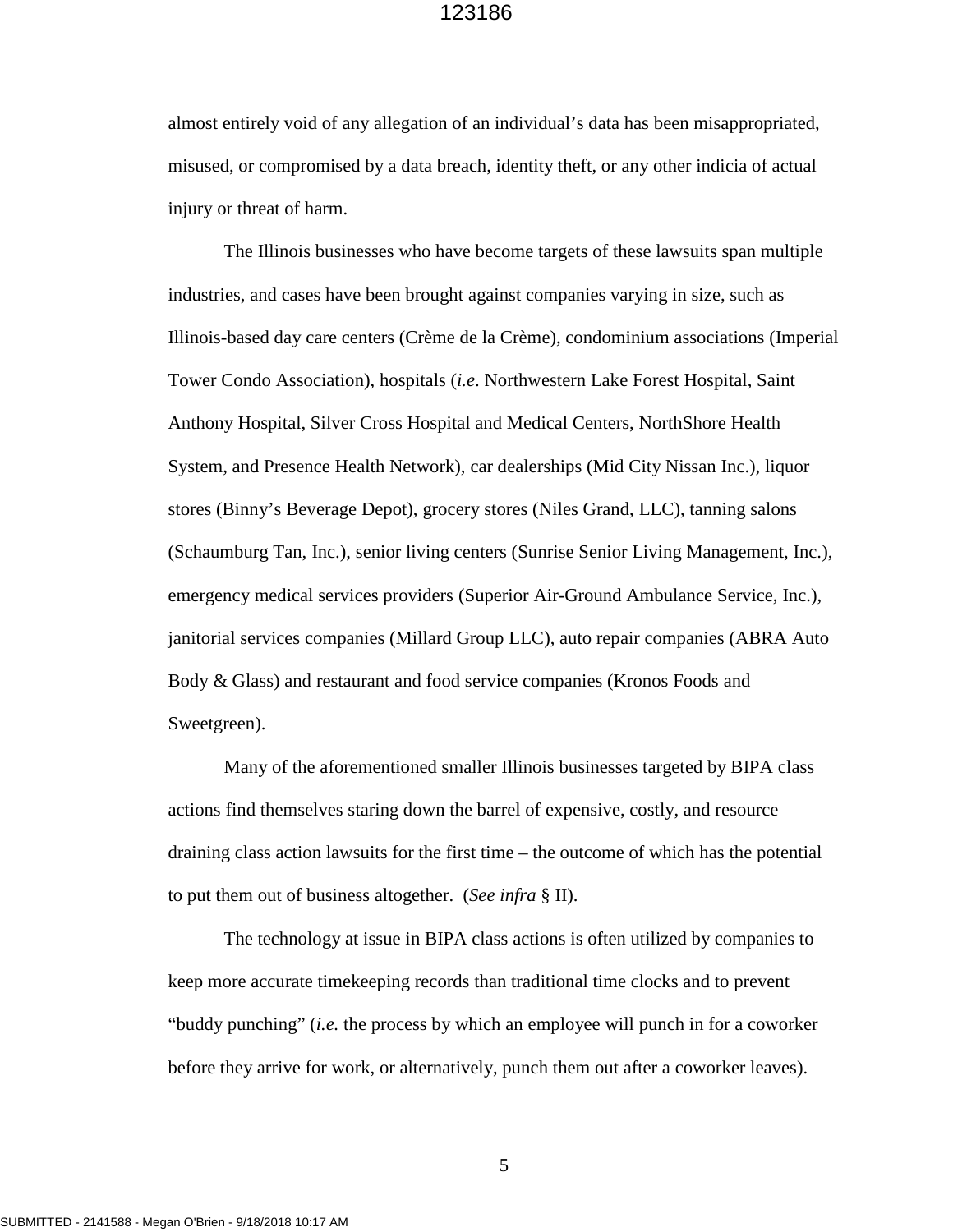Illinois businesses also use technology which may be implicated by BIPA for a variety of other purposes unrelated to their bottom lines, including, but not limited to, dispensing of medications, protecting the safety of children at day care centers, and safeguarding radioactive materials.<sup>3</sup>

The revelation amongst the plaintiffs' bar that BIPA provides for uncapped statutory damages and that cases can be easily filed as class actions, with little initial investment, by securing a single individual willing to lend his or her name to a lawsuit (despite not suffering any injury), and copying and pasting a previously-used complaint, has spawned a legal "gold rush" akin to when a critical mass of plaintiffs' attorneys discovered first discovered the Telephone Consumer Protection Act ("TCPA").<sup>4</sup> Unlike the TCPA, however, BIPA requires that a plaintiff be "aggrieved" in order have a cause

<sup>&</sup>lt;sup>3</sup> Notably, the technology at issue often does not collect, capture, or store biometric identifiers or biometric information at all, much less every time an individual utilizes the timekeeping system. Specifically, the technology at issue typically only collects distinct data points by a scan of an employee's finger, and does not capture a biometric identifier or biometric information as defined in BIPA. Moreover, an individual's fingerprint cannot be recreated from any of the data and therefore, plaintiffs likely could not sustain injury *even in the hypothetical event that the data were disclosed, hacked, etc*. While a court has yet to rule on this issue, at least one BIPA defendant has made such an argument and moved for summary judgment on the same grounds. See Memorandum of Law in Support of Defendants' Motion For Summary Judgment, *Doporcyk v. Roundy's Supermarkets, Inc*., No. 17-CV-05250 (N.D. Ill.) (ECF No. 42) (following the filing of motion for summary judgment, the parties stipulated to remand the case to the Circuit Court of Cook County).

<sup>&</sup>lt;sup>4</sup> A recent report by the U.S. Chamber Institute for Legal Reform indicates that lawsuits under the TCPA have become the second-most filed type of federal lawsuit, and details how TCPA lawsuits impact nearly 40 different industries nationwide most of which seek aggregated statutory damages from companies not engaged in the kinds of cold-call telemarketing the TCPA was designed to limit. *See Report: Telephone Consumer Protection Act Lawsuits Up Nearly 50 Percent Following FCC Action*, available at: https://www.instituteforlegalreform.com/resource/report-telephone-consumer-protectionact-lawsuits-up-nearly-50-percent-following-fcc-action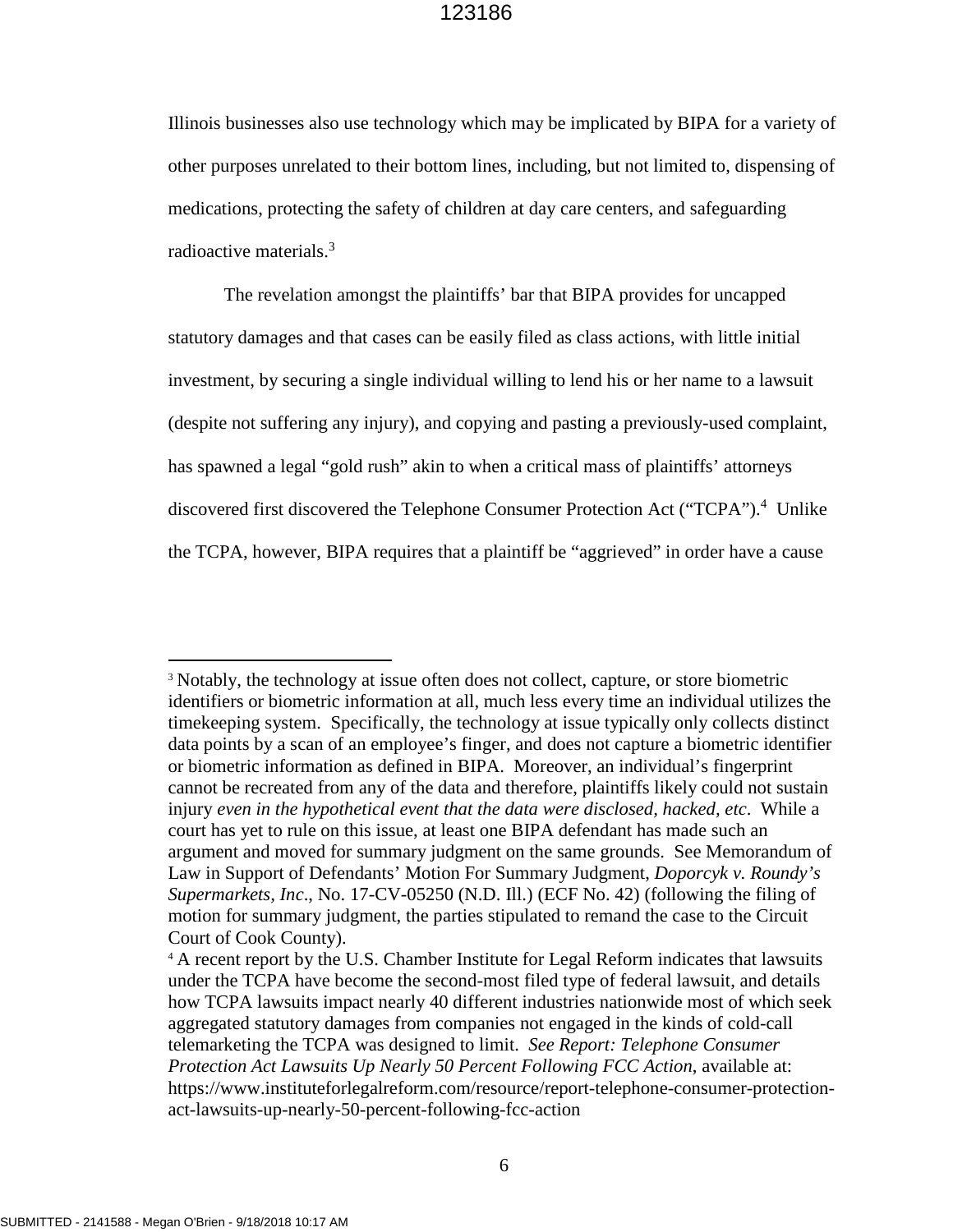of action under the statute.<sup>5</sup> A ruling to the contrary will undoubtedly result, like the TCPA earlier this decade, in thousands of additional class actions being filed against Illinois businesses.

In other words, absent the requirement contained in the plain language of the statute that an individual must first actually be "aggrieved" in some concrete way to have a cause of action, BIPA (like the TCPA before it) will simply become a vehicle to target Illinois businesses and extract costly settlements. As recently explained by the Seventh Circuit in the context of the TCPA, this cannot have been the intended purpose of BIPA:

We doubt that Congress intended the TCPA, which it crafted as a consumer-protection law, to become the means of targeting small businesses. *Yet in practice, the TCPA is nailing the little guy,* while plaintiffs' attorneys take a big cut. Plaintiffs' counsel in this case admitted, at oral argument, that they obtained B2B's hard drive and used information on it to find plaintiffs. They currently have about 100 TCPA suits pending.

*Bridgeview Health Care Center, Ltd. v. Jerry Clark*, 816 F.3d 935, 941 (7th Cir.

2016) (emphasis added).

Fortunately, the Court now has an opportunity in this case to clarify that BIPA was *not* enacted as a means of targeting Illinois businesses. To do so, the Court must simply enforce the plain language of the statute which requires that an individual must be "aggrieved by a violation of [the] Act." 740 ILCS 14/20. While plaintiffs continue to file BIPA actions and subsequently seek to stay them pending the decision of this Court, a decision by this Court removing any and all barriers to the filing of BIPA class actions – essentially rendering BIPA a strict-liability statute akin to the TCPA – will open the

<sup>5</sup> *C.f. Alea London Ltd. v. Am. Home Servs., Inc.,* 638 F.3d 768, 776 (11th Cir. 2011) (noting that "[t]he TCPA is essentially a strict liability statute."); *Bridgeview Health Care Ctr., Ltd. v. Jerryclark*, 2015 WL 4498741, at \*2 (N.D. Ill. 2015) ("[T]he TCPA is a strict liability statute that prescribes statutory damages.").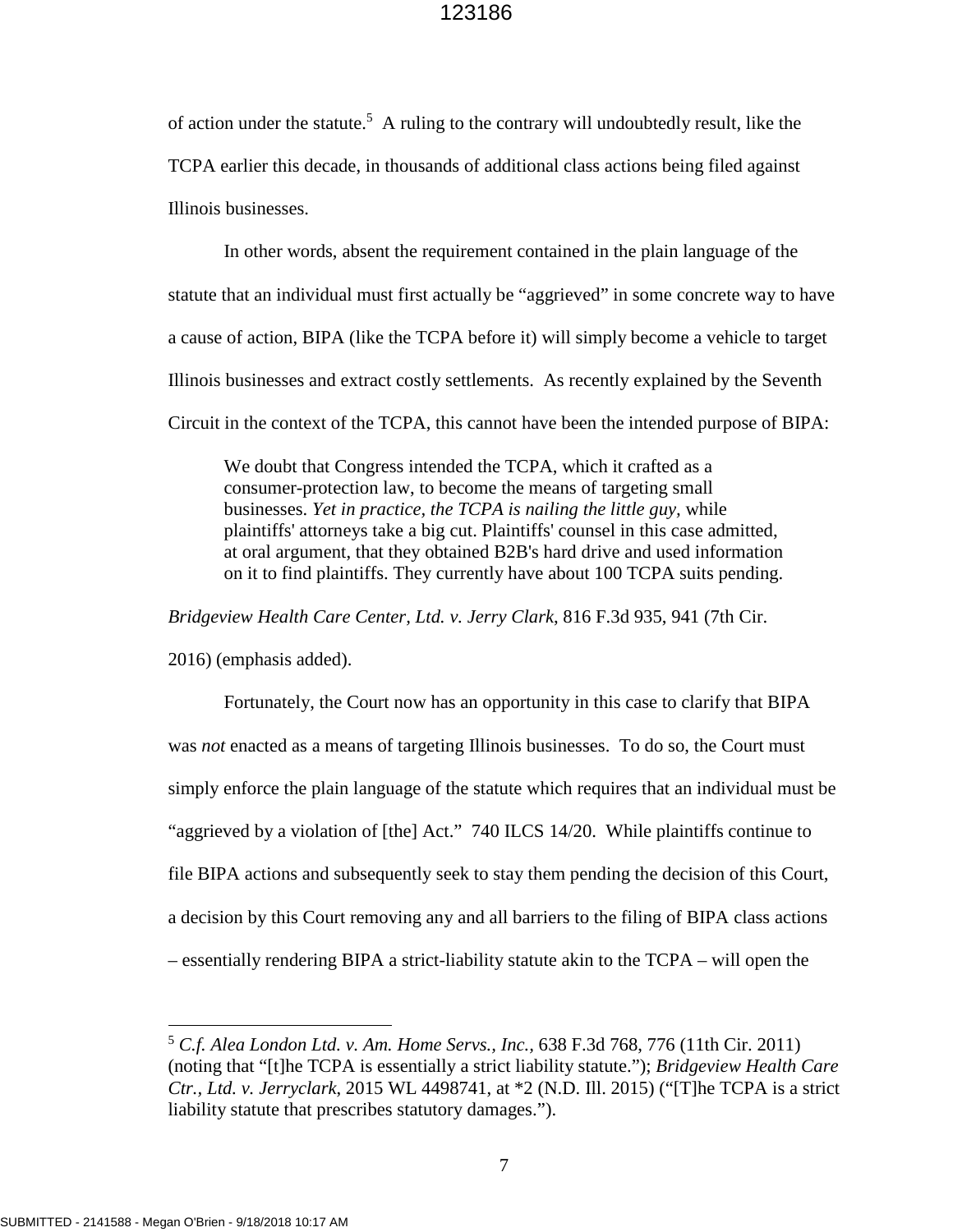floodgates to potentially thousands of additional class action complaints statewide filed indiscriminately against Illinois businesses, regardless of their size or industry.

### **II. REVERSAL OF THE APPELLATE COURT'S DECISION WILL IMPOSE A TREMENDOUS ECONOMIC BURDEN ON ILLINOIS BUSINESSES**

It is axiomatic that the economic health of any state depends on the commercial success of its businesses. In a direct assault on Illinois businesses, opportunist plaintiffs have threatened this balance by attempting to utilize BIPA's private right of action as a sword to seek devastating damages on behalf of themselves and other individuals – in the absence of any injury.

BIPA's section entitled "Right of action" provides:

[a]ny person aggrieved by a violation of this Act shall have a right of action in a State circuit court or as a supplemental claim in federal district court against an offending party. A prevailing party may recover for *each* violation: (1) against a private entity that negligently violates a provision of this Act, liquidated damages of \$1,000 or actual damages, whichever is greater; (2) against a private entity that intentionally or recklessly violates a provision of this Act, liquidated damages of \$5,000 or actual damages, whichever is greater; (3) reasonable attorneys' fees and costs, including expert witness fees and other litigation expenses; and (4) other relief, including an injunction, as the State or federal court may deem appropriate."

740 ILCS 14/20 (emphasis added).

To date, there are no reported cases interpreting either what constitutes a separate violation of BIPA or what an appropriate amount of statutory damages would be for each violation of the Act. Accordingly, there is still uncertainty surrounding whether a breach of all of the requirements of the BIPA constitute a separate "violation" of BIPA for purposes of assessing statutory damages.<sup>6</sup> Moreover, and unsurprisingly, plaintiffs in

<sup>&</sup>lt;sup>6</sup> The boilerplate complaints in BIPA class actions typically allege (in near or identical language) that defendants violated BIPA in a variety of ways including failing to: (i) obtain the release required by 740 ILCS 14/15(b)(3); (ii) inform plaintiff and the class in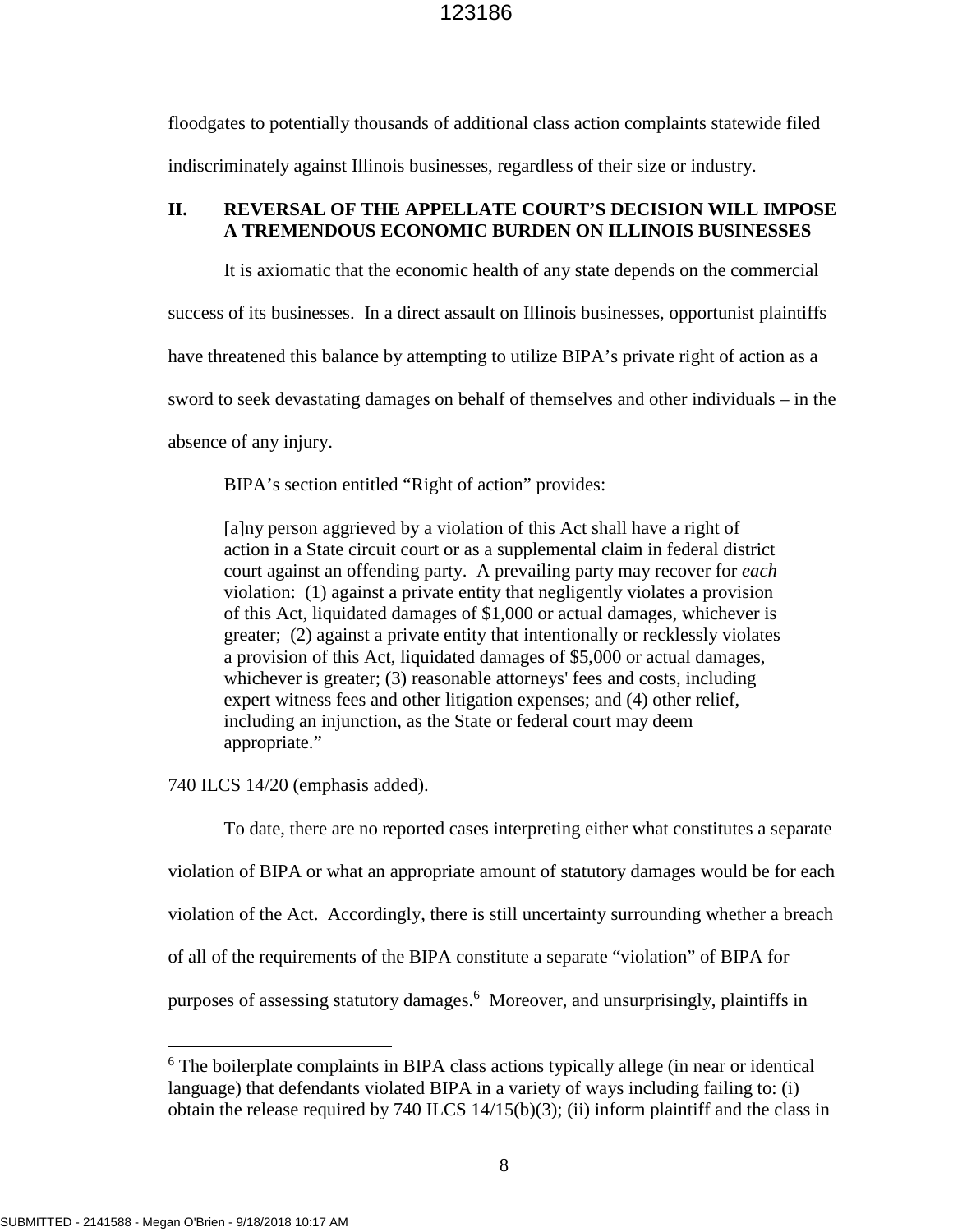BIPA class actions also have taken the position that each individual "scan" of biometric information (e.g., facial recognition, fingerprints, etc. ) constitutes a separate violation entitling consumers and employees to statutory damages. Notably, for Illinois businesses that utilize timekeeping technology that involves a finger scan, employees often "scan" in and out multiple times each day upon arrival and departure for the day, for lunch, and during breaks. Finally, while BIPA does not contain its own statute of limitations, plaintiffs in BIPA class actions have taken the position that the statute of limitations in BIPA cases is five years, pursuant to Illinois' catch-all statute of limitations period, 735 ILCS 5/13-205, and accordingly seek damages for a five-year time period.

The combination of these aforementioned factors advanced by plaintiffs would result in astronomical potential damages to Illinois businesses. A simple example demonstrates the ruinous absurdity of the potential damages Illinois businesses may incur in the event that this Court reverses the Appellate Court's ruling. For purposes of the below illustration, we have assumed that: (1) the defendant is an Illinois business which utilizes biometric timekeeping technology; (2) a "violation" means only a single violation of one of the requirements of BIPA identified *supra* n. 5; (3) each scan constitutes a separate, negligent violation entitling an individual to \$1,000 in statutory damages under

writing that their biometric identifiers or biometric information were being collected and stored as required by 740 ILCS  $14/15(b)(1)$ ; (iii) inform plaintiff and the class in writing of the specific purpose for which their biometric information or biometric identifiers was being collected, stored and used, as required by 740 ILCS 14/15(b)(2); (iv) inform plaintiff and the class in writing of the specific length of term their biometric information or biometric identifiers were being stored and used, as required by 740 ILCS 14/15(b)(2); and (v) provide a publicly available retention scheduled detailing the length of time biometric information is stored or guidelines for permanently destroying the biometric information it stores, as required by 740 ILCS 14/15(a).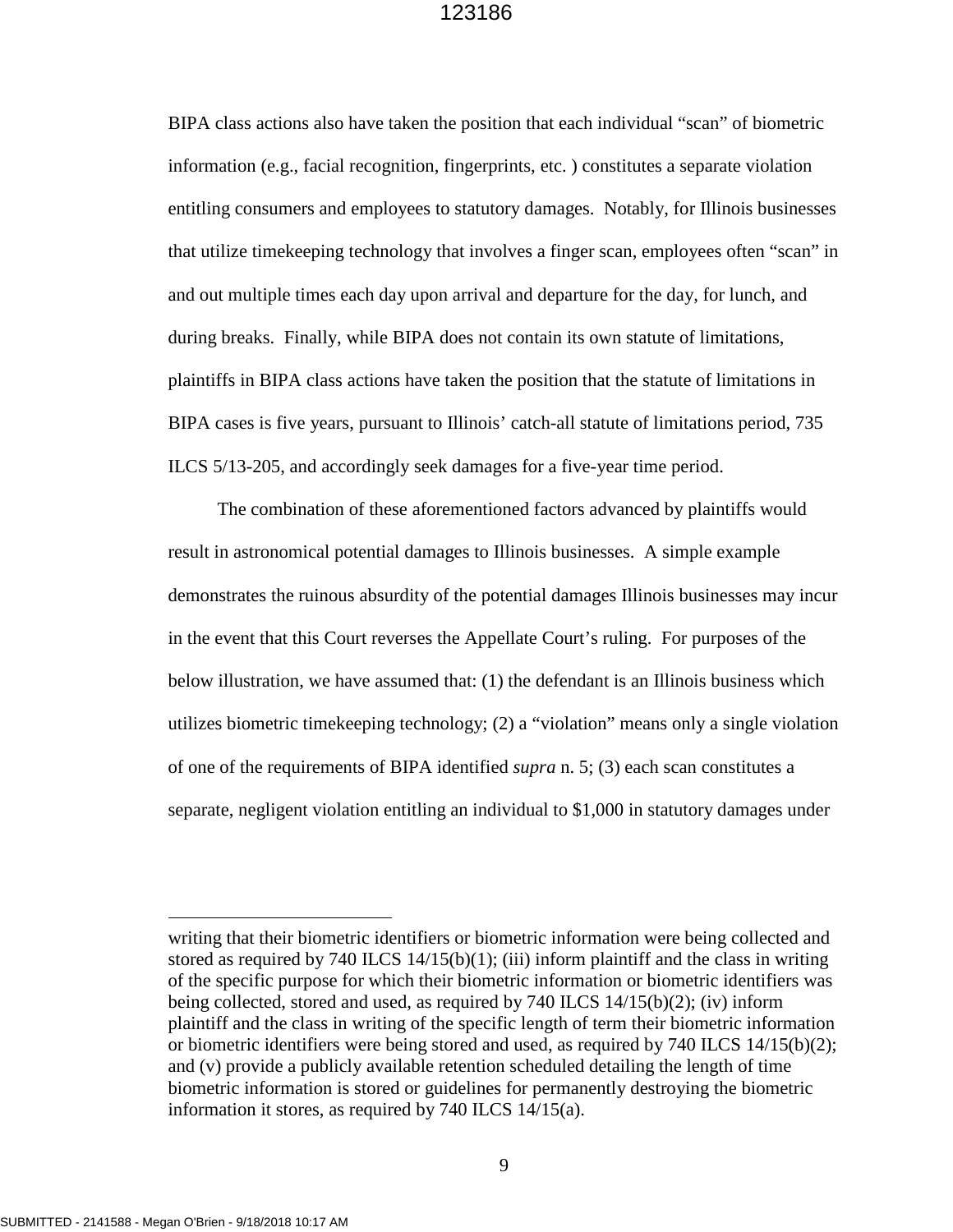$BIPA$ ;<sup>7</sup> (4) each class member worked five days a week, 50 weeks per year, for a fiveyear period; and (5) each individual utilized the technology to scan in and out for timekeeping purposes four times a day (upon arrival and departure for work and for lunch):

| <b>Number of Employees</b>                    |             | 20             | 500            | 1,000       |
|-----------------------------------------------|-------------|----------------|----------------|-------------|
| <b>Amount Per Violation</b>                   | \$1,000     | \$1,000        | \$1,000        | \$1,000     |
| <b>Scans Per Day</b>                          | 4           | $\overline{4}$ | 4              |             |
| <b>Days Worked Per Week</b>                   |             |                |                |             |
| <b>Weeks Worked Per Year</b>                  | 50          | 50             | 50             | 50          |
| <b>Years Worked</b>                           |             |                |                |             |
| <b>Total Damages Per Employer<sup>8</sup></b> | \$5 Million | \$100 Million  | $$2.5$ Billion | \$5 Billion |

As indicated above, an Illinois business utilizing biometric technology for timekeeping purposes with 20 employees could be exposed to \$100 million in damages, while an Illinois business with approximately 1,000 employees could be facing \$5 billion in damages (excluding attorneys' fees) – absent any actual injury to the plaintiff.

Further, even if plaintiffs' "per scan" damages theory is rejected, Illinois businesses could still be facing significant and disproportional damages. For example, an Illinois business with 1,000 employees could be facing \$1 million in damages for negligent violations and \$5 million in damages for willful violations (excluding attorneys' fees) – absent any actual injury to their employees. Meanwhile, a smaller Illinois business with only 200 employees could be facing \$200,000 in damages for

<sup>7</sup> To be clear, the Chamber and Illinois businesses highly dispute that plaintiffs' "per scan" damages theory is correct or that a five-year statute of limitations period applies to BIPA, but only accepts these propositions as true for purposes of demonstrating the worst-case damages scenarios for Illinois businesses based on representations made by plaintiffs in current BIPA litigation.

<sup>8</sup> Damages would be five times higher if a court were to find that the violations of BIPA were willful.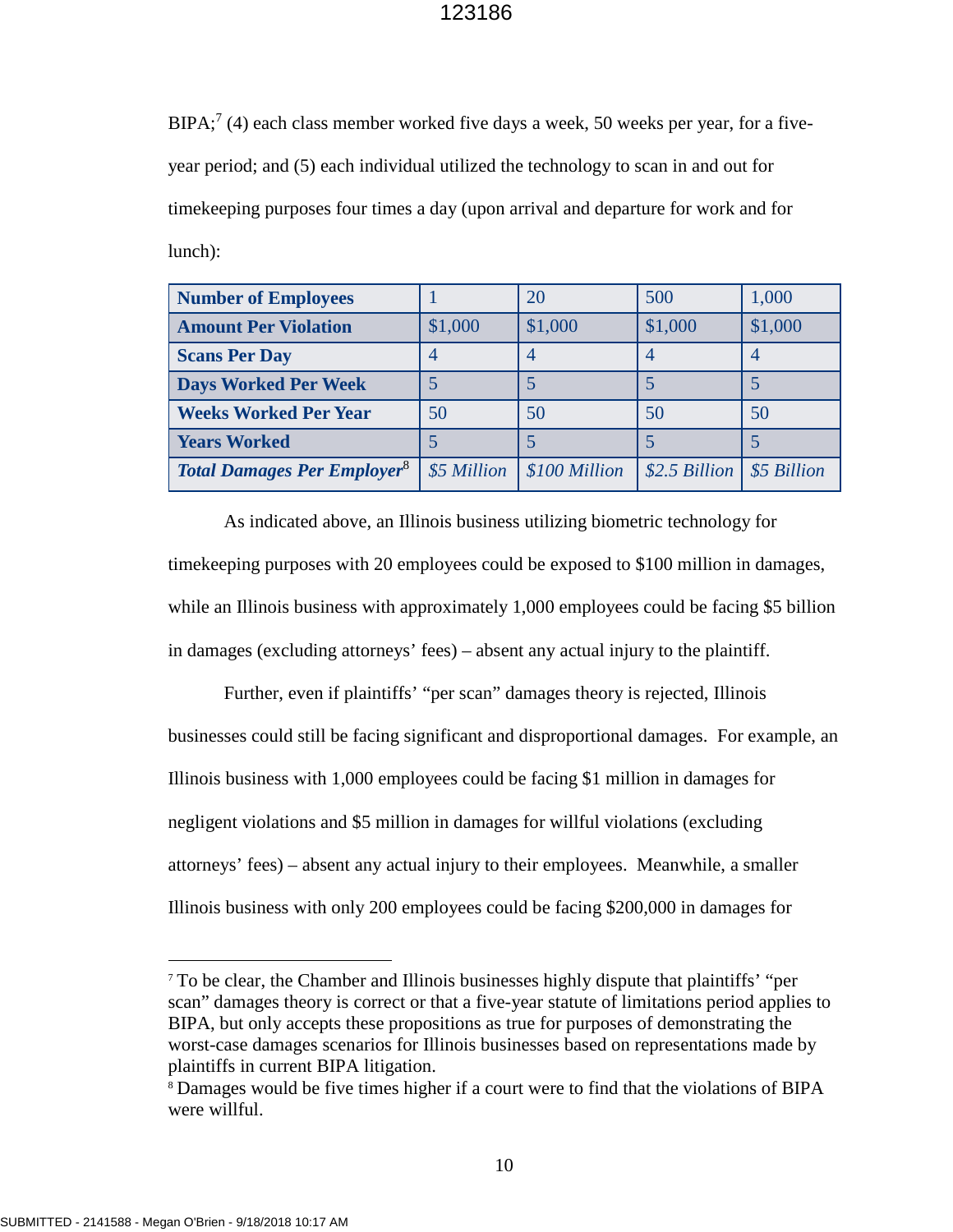negligent violations and \$1 million in damages for willful violations (excluding attorneys' fees) – significant sums which could mean the difference between continued commercial viability and bankruptcy for smaller businesses.

Accordingly, the resulting damages and exposure for Illinois businesses (regardless of size) are extremely significant and business threatening (at best) and completely annihilating (at worst). These potential damages are staggering for Fortune 500 companies, much less day care centers, condominium associations, hospitals, car dealerships, liquor stores, grocery stores, tanning salons, senior living centers, emergency medical services providers, janitorial services companies, and auto repair companies – which will almost certainly go out of business in the event of such a judgment.

In sum, reversal of the Appellate Court's decision will almost certainly result in a flood of additional class action litigation, clog the Illinois judicial system with thousands of BIPA class action lawsuits, and expose Illinois businesses to devastating monetary damages at the risk of the health of Illinois commerce. Faced with the threat of devastating monetary damages and expensive class action litigation and discovery, many Illinois businesses may be forced to settle for significant amounts despite any actual injury to plaintiff or the class. *See Bell Atl. Corp. v. Twombly*, 550 U.S. 544, 559 (2007) (noting that the threat of discovery expenses in class action litigation "will push costconscious defendants to settle even anemic cases").

The resulting impact on Illinois businesses is obvious: such massive exposure will force businesses to go bankrupt, and increased litigation costs will make employing people more difficult and expensive, translating to fewer growth opportunities, increased layoffs, and out-of-state relocations. Further, new businesses will be discouraged from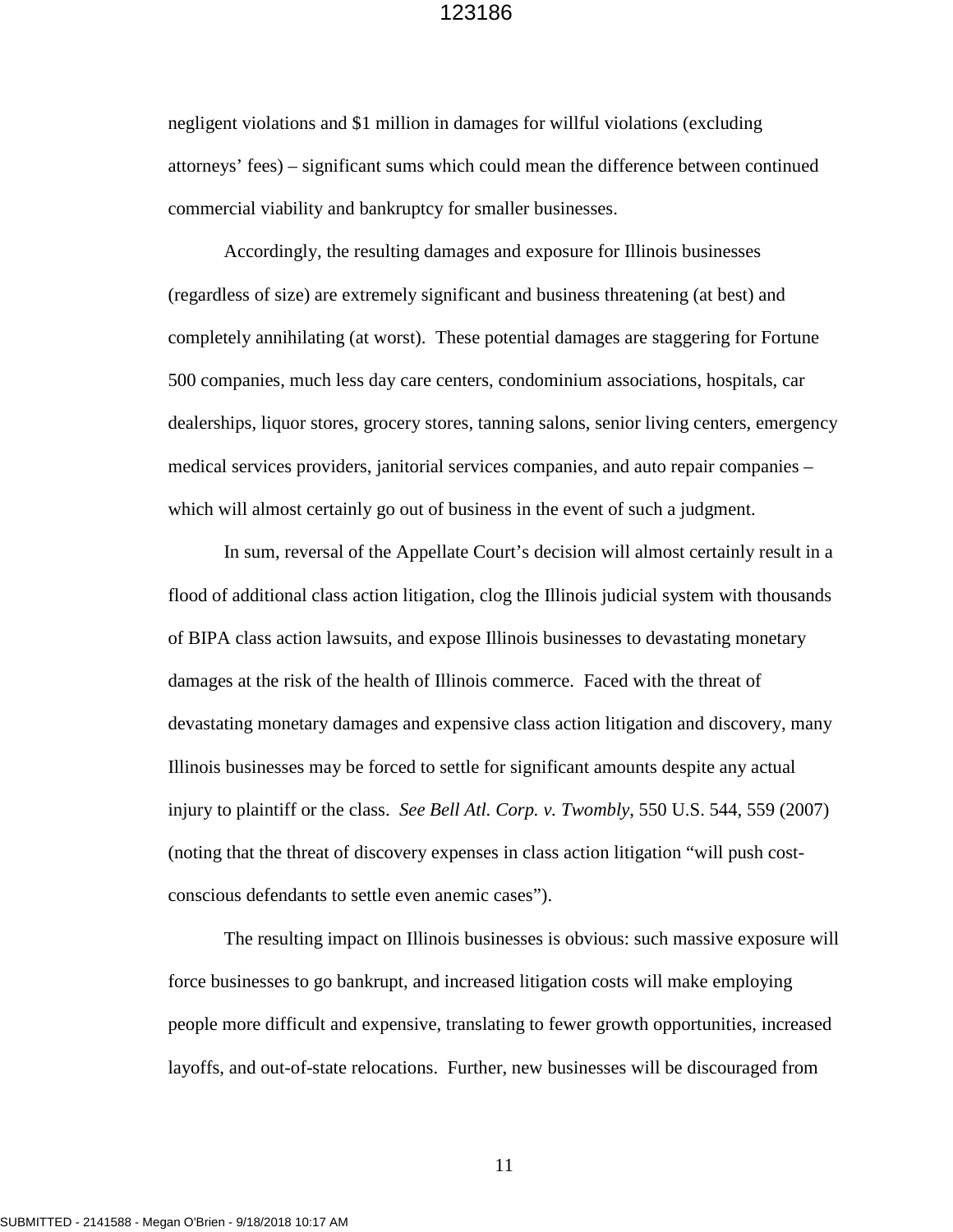opening or moving to Illinois when they can avoid potential strict-liability "no-injury" class action lawsuits, like those currently being pursued under BIPA – to the ultimate detriment of all Illinois residents.

#### **CONCLUSION**

The Court's decision in this case has real-life consequences for Illinois businesses who have been targeted in BIPA class actions, most of whom cannot withstand a multimillion dollar judgment. The Chamber submits that the Appellate Court's holding respects the purposes of BIPA while protecting Illinois businesses from the devastating monetary exposure which would result from allowing any individual to sue for a mere technical violation of the statute absent actual harm. The purpose of BIPA can be fulfilled without imposing significant economic burden on Illinois businesses. Accordingly, for all the reasons stated above, the Illinois Chamber of Commerce respectfully submits that this Court should affirm the judgment of the Appellate Court in this matter.

Dated: September 10, 2018 Respectfully submitted,

Illinois Chamber of Commerce

By: /s/ Thomas E. Ahlering

Noah A. Finkel Thomas E. Ahlering SEYFARTH SHAW LLP 233 South Wacker Drive, Suite 8000 Chicago, IL 60606 (312) 460-5000 nfinkel@seyfarth.com tahlering@seyfarth.com

*Attorneys for Amicus Curiae Illinois Chamber of Commerce*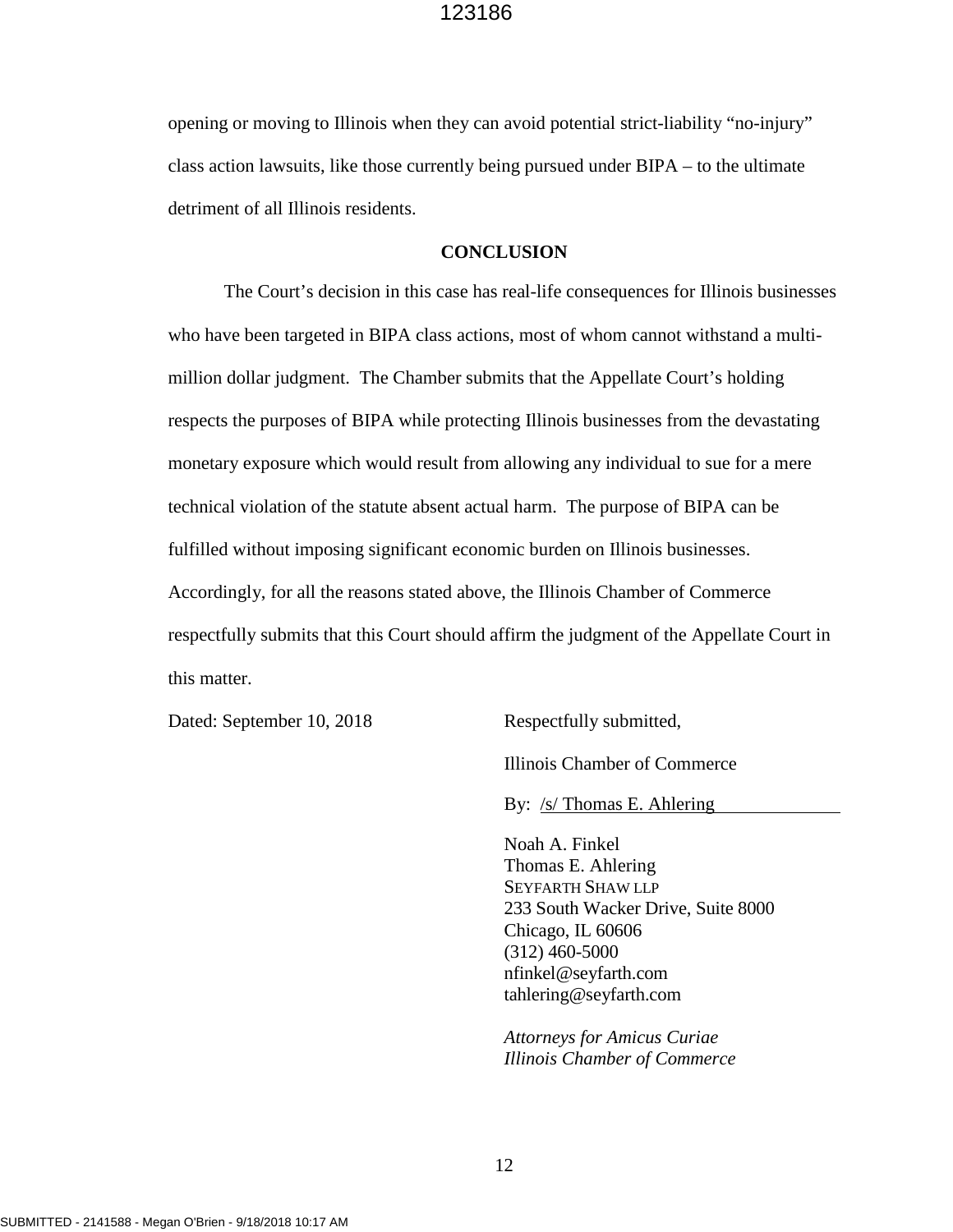# **CERTIFICATE OF COMPLIANCE**

I certify that this brief conforms to the requirements of Rules 341(a) and (b). The length of this brief, excluding the pages containing the Rule 341(d) cover, the Rule 341(h)(1) statement of points and authorities, the Rule 341(c) certificate of compliance, and the certificate of service is 3,574 words.

/s/ Thomas E. Ahlering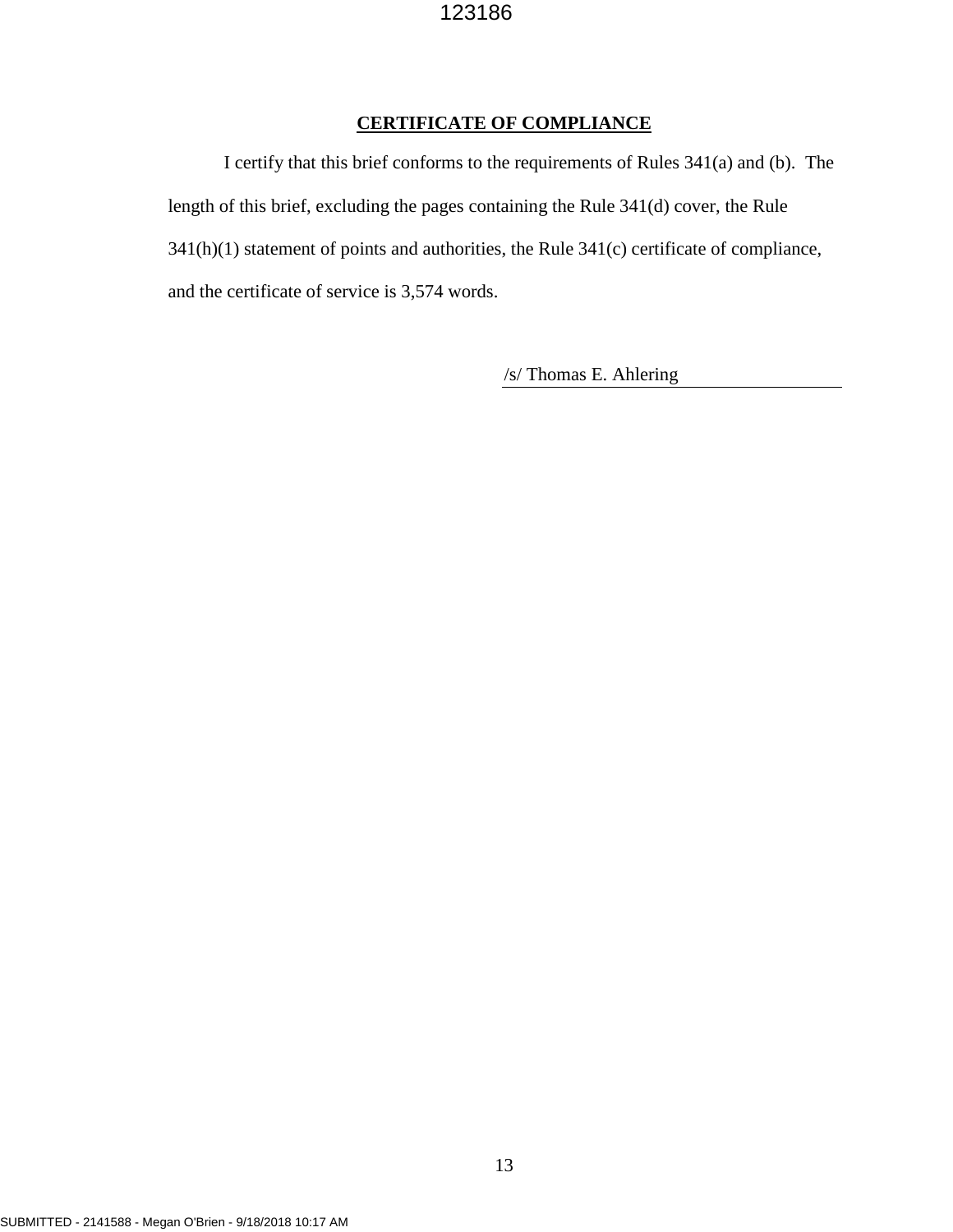#### **CERTIFICATE OF SERVICE**

The foregoing Brief of *Amicus Curiae* the Illinois Chamber of Commerce was filed electronically on September 10, 2018 with the Supreme Court of Illinois using the Court's electronic filing system and that the same was emailed to the following counsel

of record.

Phillip A. Bock, Esq. Robert M. Hatch, Esq. David M. Oppenheim, Esq. Bock, Hatch, Lewis & Oppenheim, LLC 134 N. LaSalle St. #1000 Chicago, IL 60602 (312) 658-5500 phil@classlawyers.com david@classlawyers.com

Ilan Chorowsky Mark Bulgarelli Progressive Law Group LLC 1570 Oak. Avenue, Suite 103 Evanston, IL 60201 (312) 787-2717 ilan@progressivelaw.com markb@progressivelaw.com

Debra R. Bernard Perkins Coie LLP 131 South Dearborn Street, Suite 1700 Chicago, IL 60603 (312) 324-8400 DBernard@perksinscoie.com

Kathleen M. O'Sullivan Perkins Coie LLP 1201 Third Avenue, Suite 4900 Seattle, WA 98101 (206) 359-8000 KOSullivan@perkinscoie.com

*Attorneys for Plaintiff-Appellant* 

Adam J. Levitt Amy E. Keller DICELLO LEVITT & CASEY LLC Ten North Dearborn Street Eleventh Floor Chicago, Illinois 60602 (312) 214-7900 alevitt@dlcfirm.com akeller@dlcfirm.com

*Attorneys for Electronic Privacy Information Center (EPIC)* 

Rebecca K. Glenberg Roger Baldwin Foundation of ACLU, Inc. 150 North Michigan Ave., Suite 600 Chicago, IL 60601 312-201-9740 rglenberg@aclu-il.org

*Attorneys for American Civil Liberties Union, et al.* 

E-FILED 9/18/2018 10:17 AM Carolyn Taft Grosboll SUPREME COURT CLERK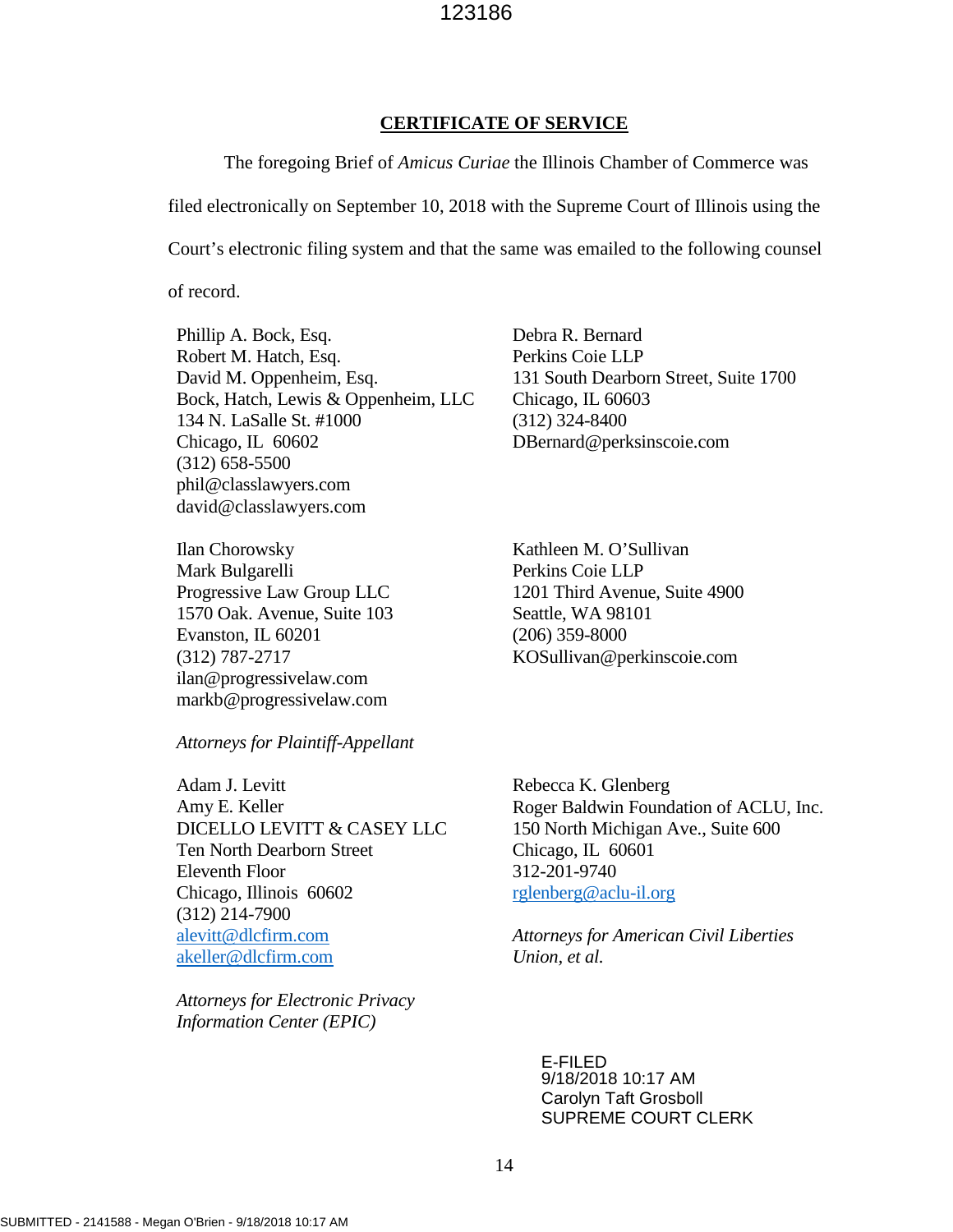Within five days of acceptance by the Court, the undersigned also states that he

will cause thirteen copies of the Brief to be mailed with postage prepaid addressed to:

Clerk's Office - Springfield Supreme Court Building 200 E. Capitol Ave. Springfield, IL 62701

Under penalties by law pursuant to Section 1-109 of the Code of Civil Procedure, the undersigned certifies that the statements set forth in this notice of filing and certificate of service are true and correct.

/s/ Thomas E. Ahlering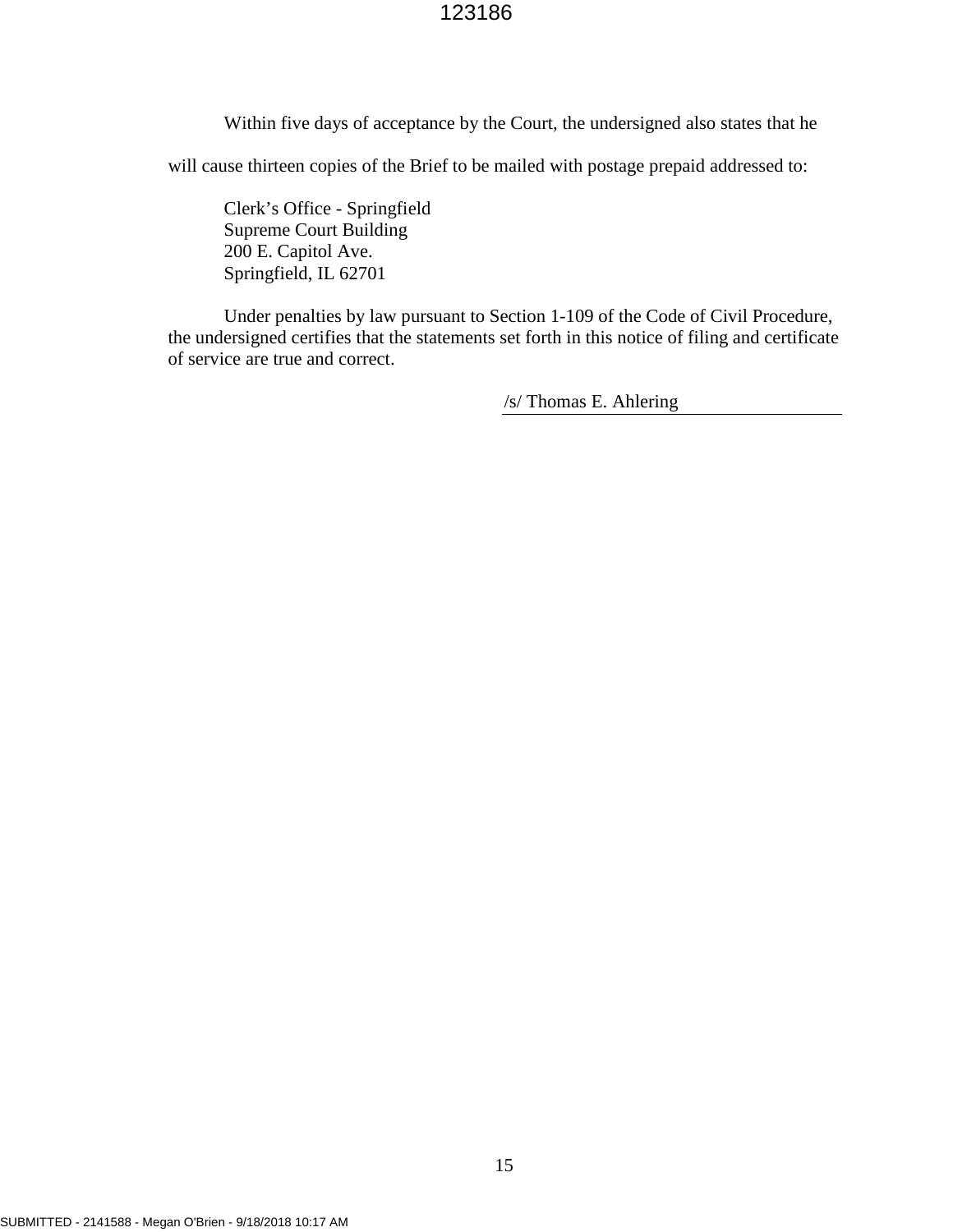### No. 123186

#### **IN THE SUPREME COURT OF ILLINOIS**

STACY ROSENBACH, as Mother and Next Friend of Alexander Rosenbach, individually and as the representative of a class of similarly situated persons,

Plaintiff/Appellant,

v.

SIX FLAGS ENTERTAINMENT CORPORATION and GREAT AMERICA LLC,

Defendants/Appellees.

On Appeal from the Appellate Court of Illinois, Second District, No. 2-17-317

There on appeal from the Circuit Court of Lake County, No. 16-CH-13

Hon. Luis A. Berrones, Judge Presiding

#### **NOTICE OF FILING**

TO: (SEE ATTACHED SERVICE LIST)

PLEASE TAKE NOTICE that on September 10, 2018 we electronically filed with the Clerk of the Supreme Court of Illinois the **Brief of** *Amicus Curiae* **Illinois Chamber of Commerce in Support of Defendants-Appellees Six Flags Entertainment Corporation and Great America LLC** in this matter in accordance with Illinois Supreme Court Rules, a copy of which has been served upon you via the Court's electronic filing system and by email.

DATED: September 10, 2018 Respectfully submitted,

SEYFARTH SHAW LLP

By: /s/ *Thomas E. Ahlering*

Noah A. Finkel Thomas E. Ahlering Seyfarth Shaw LLP 233 South Wacker Drive, Suite 8000 Chicago, IL 60606 (312) 460-5000 Firm No. 90747 nfinkel@seyfarth.com tahlering@seyfarth.com

*Attorneys for Amicus Curiae Illinois Chamber of Commerce*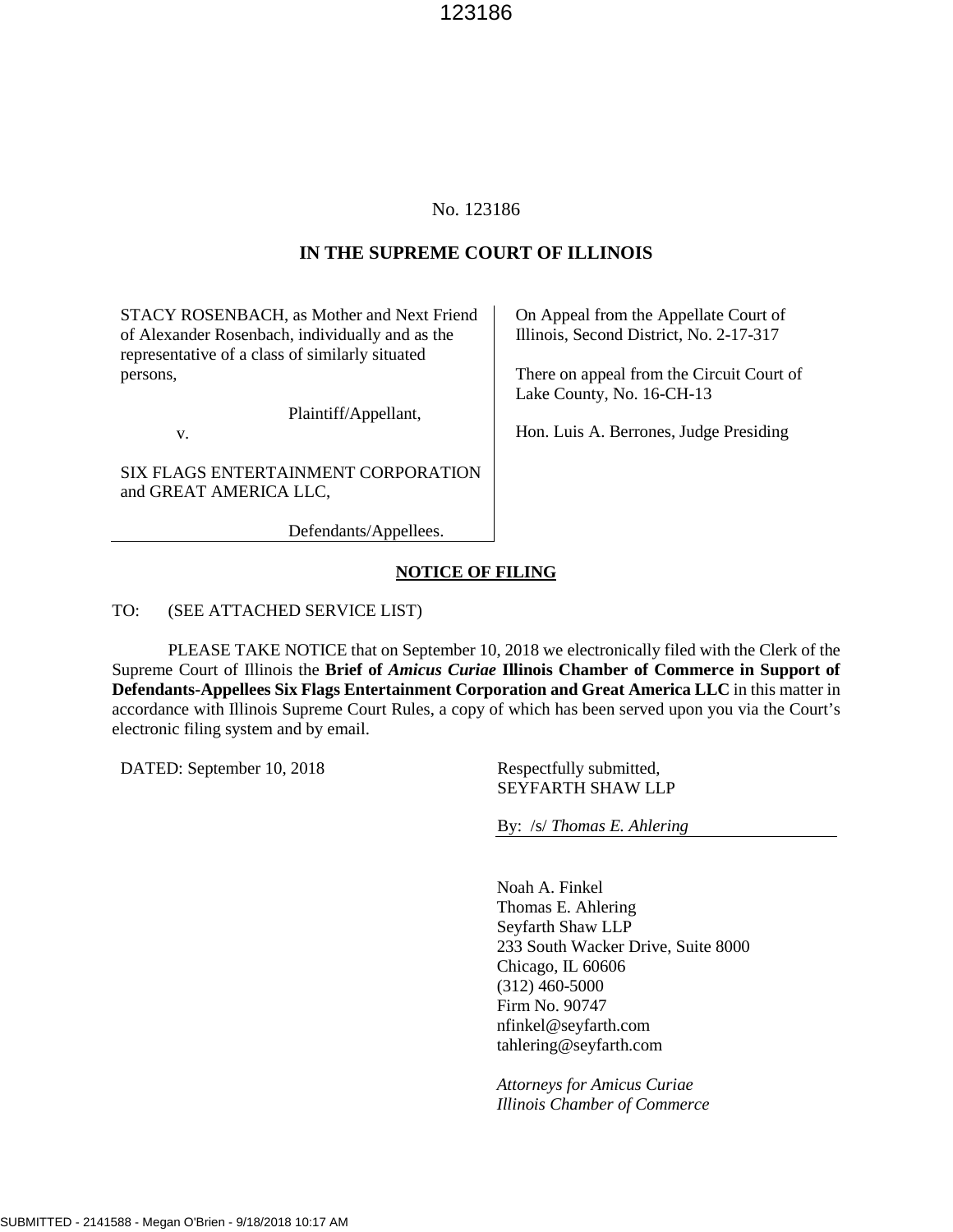#### **CERTIFICATE OF SERVICE**

I, Thomas E. Ahlering, an attorney, do hereby certify that I have caused a true and correct copy of

#### the foregoing **NOTICE OF FILING AND BRIEF OF** *AMICUS CURIAE* **ILLINOIS CHAMBER OF**

#### **COMMERCE IN SUPPORT OF DEFENDANTS-APPELLEES SIX FLAGS ENTERTAINMENT**

**CORPORATION AND GREAT AMERICA LLC** to be served upon the following counsel of record,

via the Supreme Court of Illinois' electronic filing system and via email, on this 10th day of September,

2018:

Phillip A. Bock, Esq. Robert M. Hatch, Esq. David M. Oppenheim, Esq. Bock, Hatch, Lewis & Oppenheim, LLC 134 N. LaSalle St. #1000 Chicago, IL 60602 (312) 658-5500 phil@classlawyers.com david@classlawyers.com

Ilan Chorowsky Mark Bulgarelli Progressive Law Group LLC 1570 Oak. Avenue, Suite 103 Evanston, IL 60201 (312) 787-2717 ilan@progressivelaw.com markb@progressivelaw.com

*Attorneys for Plaintiff-Appellant* 

Adam J. Levitt Amy E. Keller DICELLO LEVITT & CASEY LLC Ten North Dearborn Street Eleventh Floor Chicago, Illinois 60602 (312) 214-7900 alevitt@dlcfirm.com akeller@dlcfirm.com

*Attorneys for Electronic Privacy Information Center (EPIC)* 

Debra R. Bernard Perkins Coie LLP 131 South Dearborn Street, Suite 1700 Chicago, IL 60603 (312) 324-8400 DBernard@perksinscoie.com

Kathleen M. O'Sullivan Perkins Coie LLP 1201 Third Avenue, Suite 4900 Seattle, WA 98101 (206) 359-8000 KOSullivan@perkinscoie.com

Rebecca K. Glenberg Roger Baldwin Foundation of ACLU, Inc. 150 North Michigan Ave., Suite 600 Chicago, IL 60601 312-201-9740 rglenberg@aclu-il.org

*Attorneys for American Civil Liberties Union, et al.*